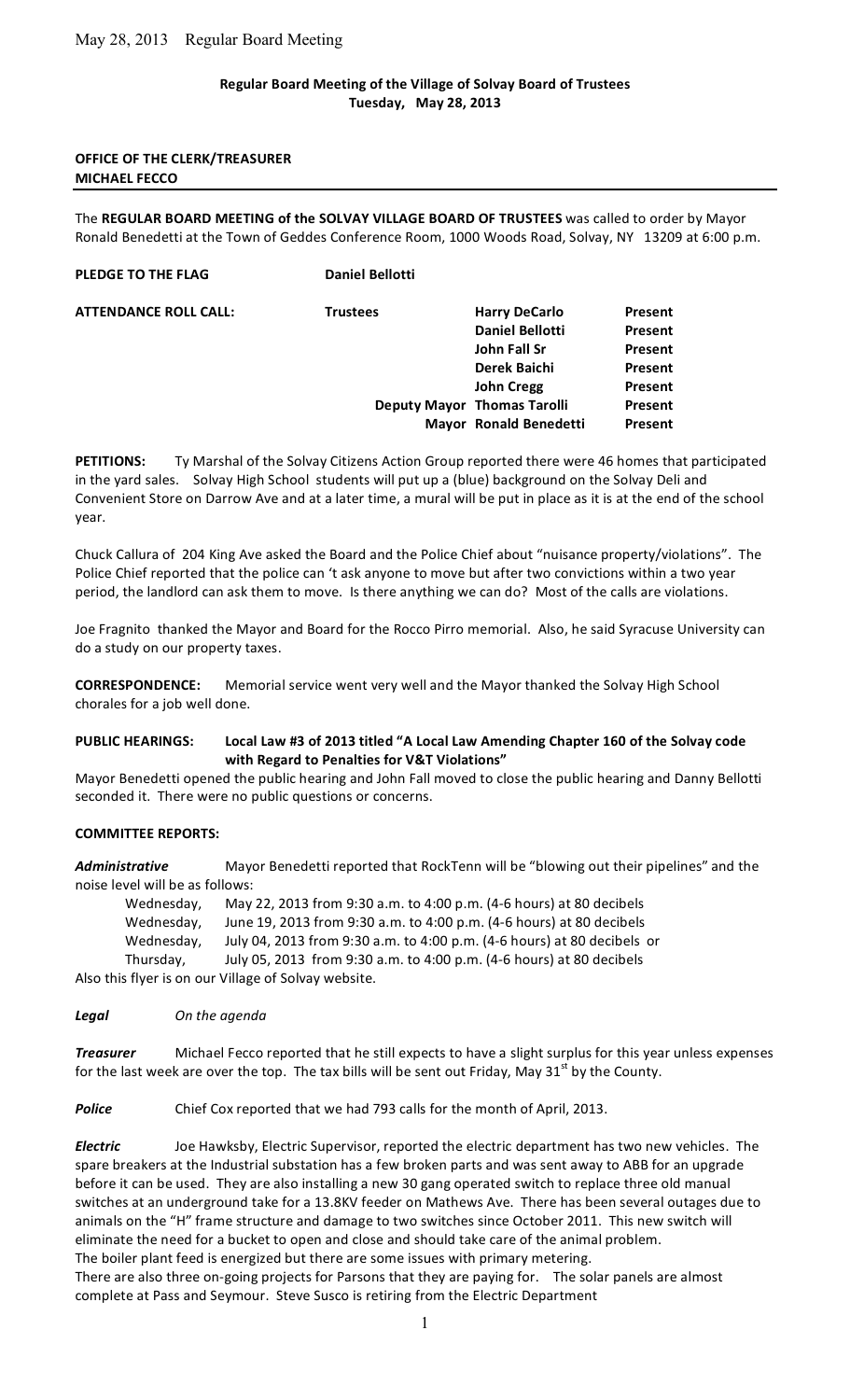DPW/Highway Mark Cazzolli, Highway Supervisor reported the asphalt contracts have been awarded and the streets the highway will be looking at are the east lane of N Orchard Rd, Brooks St, Rosita Street, Chemung St, Boyd Ave North and Huntshill Rd. The parks in the village look good and the ball fields are in good shape for the summer. The pool is ready to be painted and the repairs to the holes are done. The Village roof and community development on the shelter are ongoing.

## Library Statistics - Circulation statistics are up and show an increase in people using the library over this same
time
period
last
year

- Solvay Process/Local History we've had several inquiries over the past month with regard to our Solvay Process
and
Local
History
collections.
- Summer Programs Our summer reading program begins at the end of June and runs through the end of August. We've scheduled several programs during the summer including our regular Tuesday afternoon program which is very popular. It runs throughout the school year and we plan to continue it throughout the summer. We've also scheduled a magic show with Moreland the Magician, the Museum of Science & Technology (The MOST) will be here to do a program and Zoo to You will be bringing some of the zoo's animals to the library, and people from The Museum of the Earth in Ithaca will be coming to do
a
dinosaur
program.
- Outdoor Concert The Lafayette Community Band will be here on Tuesday, July 30 at 7 pm to perform an
outdoor
concert.
- Summer Hours begin on Sunday, June 23. The library will be closed on Sundays and open from 9:00 am
to
1:00
pm
on
Saturdays.
- Friends Book & Bake Sale The Friends of the Library will be having their annual Book & Bake Sale this weekend at the Firehouse on Milton Ave. We've gotten lots of book donations and expect to receive lots
of
donated
bake
goods
for
the
bake
sale
as
well.

Codes Thomas Tarolli reported that we are hiring a new part time codes officer, Larry Ball. He will be inspecting the rental properties and Dave Bosco will be responsible for citing high grass/trash violations and nuisance
calls.

If
you
have
any
complaints,
please
contact
the
Codes
Office.

# Stormwater Anthony DeStefano, Village Engineer reported:

- The Annual Report consists of documenting activities for the six Minimum Control Measures.
- The Mayor must sign the Municipal Compliance Certification Form and submit the Annual Report to the NYSDEC main office by June  $1<sup>st</sup>$ .

# **Minimum Control Measure 1: Public Education & Outreach in Stormwater Impacts**

- Central New York Regional Planning & Development Board (CNYRPDB) provided the following pursuant to their
agreement
with
the
CNY
Stormwater
Coalition:
- Maintenance of a regional stormwater website and information library.
- $\checkmark$  Developed a 4-page broadsheet pullout distributed in the main section of the Post Standard daily edition.
- $\checkmark$  Developed two seasonally focused stormwater informational articles published in the Green CNY section of the
Syracuse
Post
Standard.
- $\checkmark$  Provided direct information on topics of interest to construction developers with a focus on current construction
permit
requirements
and
changes
to
the
NYS
Design
manual.
- ✓ Updated the "Stormwater Program Overview for Municipal Officials" developed in March 2009, to reflect the
evolving
responsibilities
of
various
municipal
officials
under
the
2010
stormwater
general
permits.
- ✓ Conducted a workshop for municipal planning & zoning board members, highway/DPW/parks staff, code enforcement
officers,
clerks
and
others
to
better
understand
the
overall
stormwater
program,
how
their roles
impact
and
interact
with
others
to
affect
municipal
permit
compliance.
- $\checkmark$  Conducted a workshop for municipal planning & zoning board members in support of conducting a targeted and
thorough
review
of
local
codes
and
ordinances.
- Conducted
a
Pollution
Prevention
and
Municipal
Good
Housekeeping
Workshop.
- Exhibitor activities included the June 7, 2012 Onondaga County Planning Federation's Annual Meeting at the Onondaga County Convention Center, and shared space at the NYS Fair on August 25 and September 3, 2013.
- $\checkmark$  Conducted a workshop for CNY Homebuilders & Remodelers Association (CNY H&RA) that addresses the construction
of
green
infrastructure
practices.
- Conducted a workshop applicable to any MS4 in the Syracuse Urban Area that wants to address water quality and quantity issues via Stormwater Retrofit Planning and Design.
- The Village continued to maintain stormwater information on its website.
- Engineer provides the Board and the public in attendance a monthly Stormwater Report.

### **Minimum Control Measure 2: Public Involvement/Participation**

• The Village hosted/coordinated 2 cleanup events during the report year.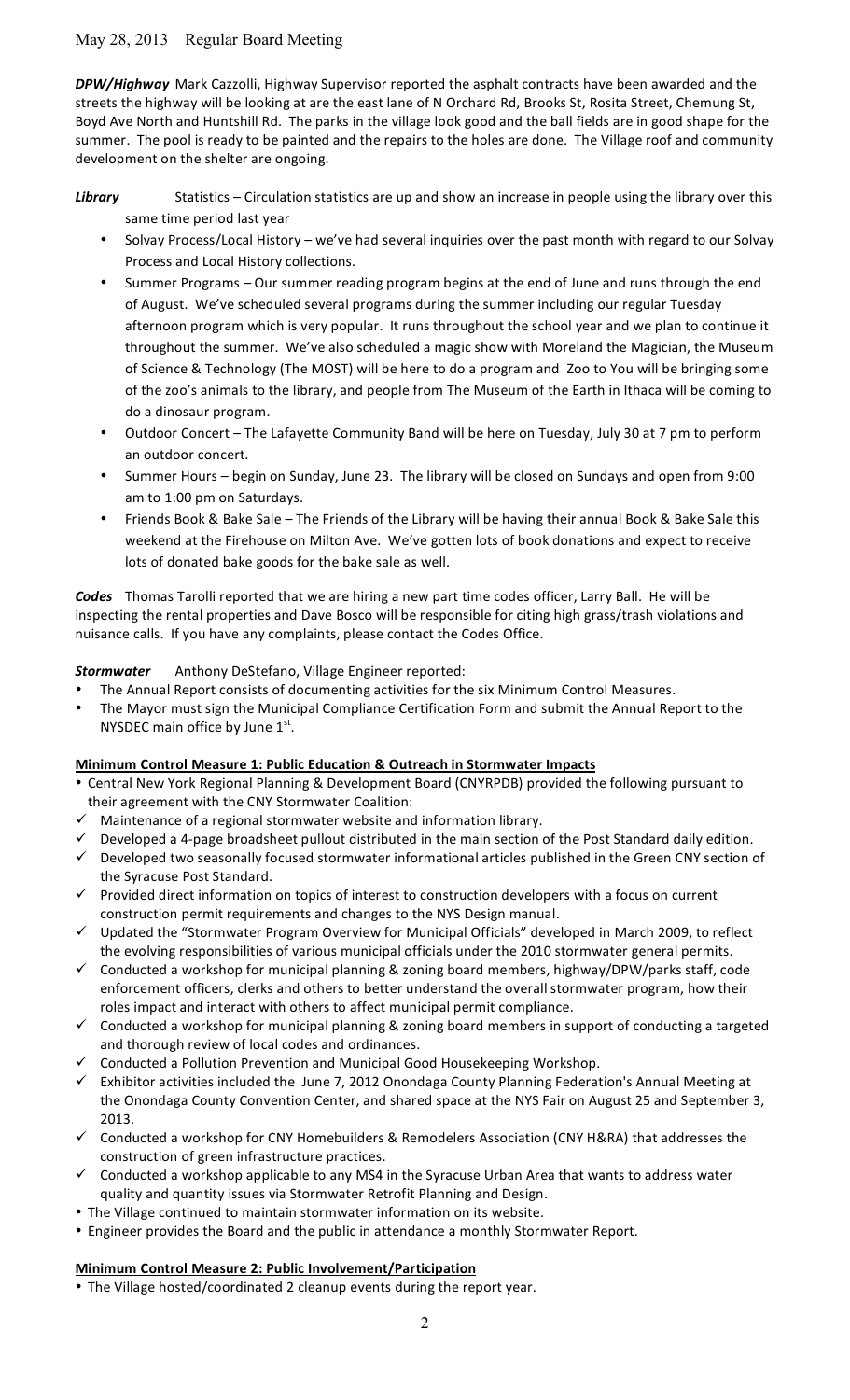- Continued to participate in an Inter Municipal Agreement (IMA) w/Onondaga County which provides a public hotline (435-3157) for illicit discharges.
- Provides a copy of the Annual Report & Stormwater Management Plan at Village Hall and Library for public review.
- Conducts a public meeting to present the report and provide an opportunity for comments.

#### **Minimum Control Measure 3: Illicit Discharge Detection & Elimination (IDDE)**

- Participates in an IMA w/Onondaga County which provides routine outfall inspections & investigation of possible
illicit
discharges.
- Provided inspections of industrial process water and parking lot maintenance.
- No illegal discharges were identified during the report year.
- Has an IDDE local law in place equivalent to the NYS Model IDDE Law.

### **Minimum Control Measure 4: Construction Site Stormwater Runoff Control**

- Has a local law in place that provides equivalent protection to the NYS SPDES General Permit for Stormwater Discharges from Construction Activities which is equivalent to the NYSDEC Sample Local Law for Stormwater Management
&
Erosion
&
Sediment
Control.
- Has yet to have a development meet or exceed the minimum requirements for a SPDES construction permit, i.e. we have yet had the opportunity to review a SWPPP.

#### **Minimum Control Measure 5: Post-Construction Stormwater Management**

- Although none have been installed, the Village has been actively researching Low Impact Development/Better Site
Design/Green
Infrastructure
principles.
- To date, no post-construction stormwater management facilities have been installed so none have been inspected.

#### **Minimum Control Measure 6: Stormwater Management for Municipal Operations**

- Has provisions in its Stormwater Management Plan to address street & bridge maintenance, winter road maintenance, salt storage, solid waste management, new municipal construction & land disturbance, ROW maintenance, parks & open space, municipal buildings, stormwater system maintenance & vehicle & fleet maintenance.
- Swept
25
acres
of
parking
lots
(same
last
reporting
period).
- Swept 280 miles of streets (168 miles last reporting period).
- Inspected & cleaned 120 catch basins (75 catch basins last reporting period).
- Applied 0 pounds of phosphorus/nitrogen fertilizer and pesticide/herbicide (same last reporting period).

#### **RESOLUTIONS:**

1. Authorization from the Board of Trustees to approve the minutes from the April 23, 2013 Regular Board
Meeting
and
the
Reading
of
the
Minutes
be
herewith
dispensed.

| <b>MOTION:</b> | John Fall Sr           |   |  |
|----------------|------------------------|---|--|
| <b>SECOND:</b> | <b>Daniel Bellotti</b> |   |  |
| AYES:          | <b>NAYES:</b>          | O |  |

2. Authorization from the Board of Trustees to approve the minutes from the May 14, 2013 Special Board Meeting
and
the
Reading
of
the
Minutes
be
herewith
dispensed.

**MOTION CARRIED** 

| <b>MOTION:</b> | <b>Daniel Bellotti</b> |                       |
|----------------|------------------------|-----------------------|
| <b>SECOND:</b> | Derek Baichi           |                       |
| AYES:          | <b>NAYES:</b>          | <b>MOTION CARRIED</b> |

3. Authorization
from
the
Board
of
Trustees
to
pay
Costello,
Cooney
&
Fearon,
PLLC
\$8,823.09
for services
rendered
for
the
month
of
April,
2013.

| <b>MOTION:</b> | John Fall Sr  |                       |
|----------------|---------------|-----------------------|
| <b>SECOND:</b> | John Cregg    |                       |
| AYES:          | <b>NAYES:</b> | <b>MOTION CARRIED</b> |

4. Authorization
from
the
Board
of
Trustees
to
approve
the
Budget
Modifications: **MOTION: Thomas
Tarolli SECOND: Daniel
Bellotti**

| AYES: |  | <b>NAYES:</b> |  | <b>MOTION CARRIED</b> |
|-------|--|---------------|--|-----------------------|
|-------|--|---------------|--|-----------------------|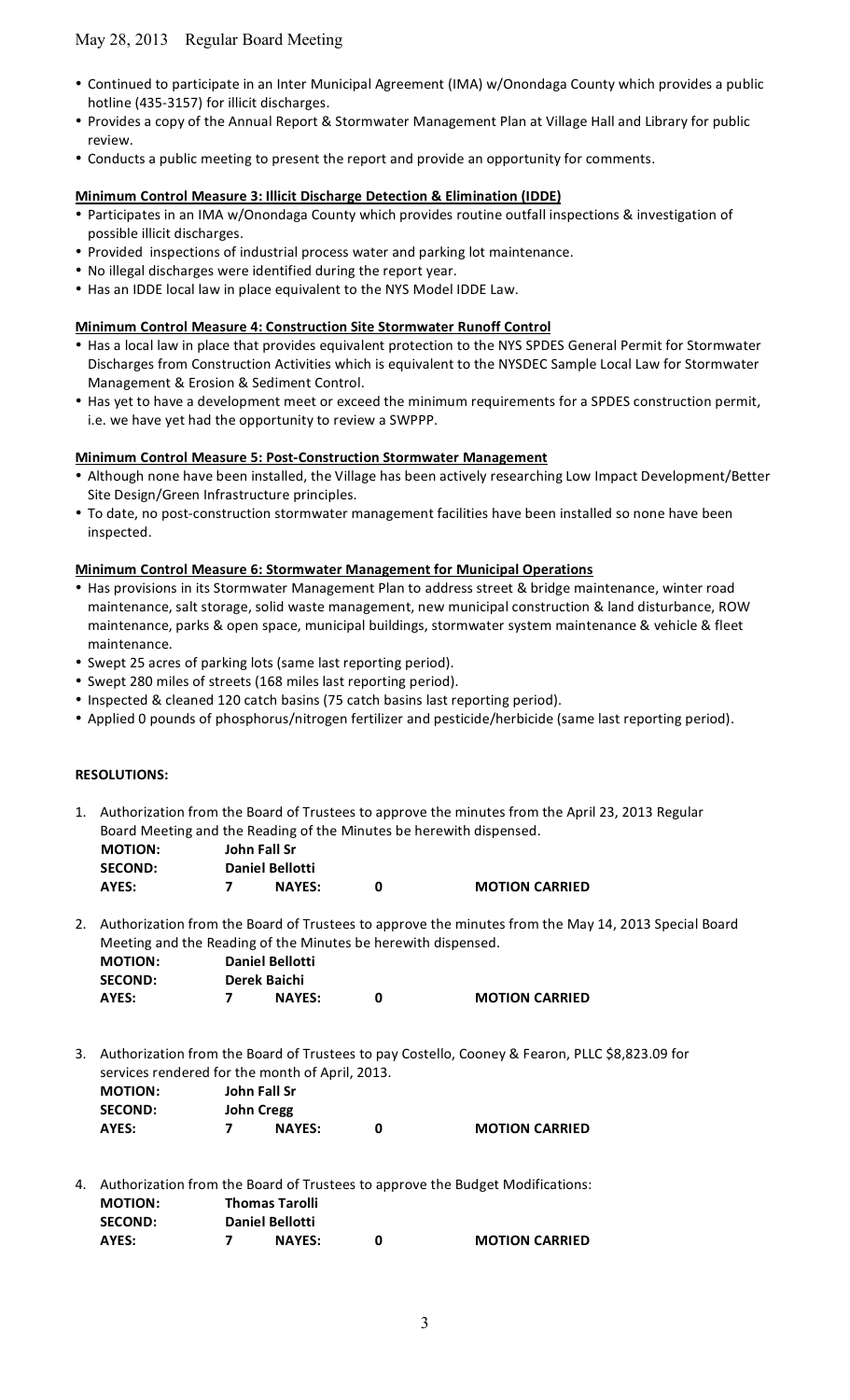|                |                                      | (as modified)         | proposed<br><b>Budget</b> | newly modified       |
|----------------|--------------------------------------|-----------------------|---------------------------|----------------------|
| <b>Account</b> | <b>Title</b>                         | <b>Current Budget</b> | Mod                       | <b>Budget Amount</b> |
| <b>Revenue</b> |                                      |                       |                           |                      |
|                |                                      |                       |                           |                      |
| 411300A        | <b>Utility Gross Receipts Tax</b>    | 30,000                | (4,700)                   | 25,300               |
|                |                                      |                       |                           |                      |
| 415200A        | Police Fees                          | 6,358                 | 41                        | 6,399                |
| 415600A        | Safety Inspection Fees               | 15,000                | (5,227)                   | 9,773                |
| 415610A        | <b>Safety Registration Fees</b>      | 9,000                 | (2, 410)                  | 6,590                |
| 415890A        | Other Public Safety Income           | 16,100                | (10, 131)                 | 5,969                |
| 423020A        | Snow Removal Service to Other Gov'ts | 500                   | (500)                     | $\Omega$             |
| 424010A        | Interest on Deposits                 | 1,500                 | (385)                     | 1,115                |
| 424400A        | Rental - Other                       | 47,180                | 863                       | 48,043               |
| 425550A        | Permits                              | 84,095                | 12,030                    | 96,125               |
| 426100A        | Fines & Forfeited Bail               | 88,000                | 5,000                     | 93,000               |
| 426800A        | <b>Insurance Recoveries</b>          | 19,557                | 35                        | 19,592               |
| 426550A        | Misc Sales - Scrap                   | 10,000                | (3,026)                   | 6,974                |
| 427700A        | <b>Other Authorized Revenues</b>     | 550                   | (510)                     | 40                   |
| 428100A        | <b>Contributions from Electric</b>   | 523,250               | (163, 250)                | 360,000              |
| 438200A        | State Aid - Youth Programs           | 1,020                 | (303)                     | 717                  |
| 424600A        | Internet Service Commission          | 24,555                | (7, 255)                  | 17,300               |
|                | <b>Total</b>                         | 876,665               | (179,728)                 | 696,937              |

#### **Expenses**

| 5312.06 | Police - Radio                 | 700       | 98         | 798       |
|---------|--------------------------------|-----------|------------|-----------|
| 5312.14 | Police - Postage               | 1,000     | (234)      | 766       |
| 510104A | Board of Trustees - Other      | 510       | 194        | 704       |
| 511101A | Police Justice - Wages         | 64,000    | 6,000      | 70,000    |
| 512104A | Mayor - Other                  | 4,600     | (505)      | 4,095     |
| 513254A | Treasurer - Other              | 17,000    | (2,000)    | 15,000    |
| 514204A | Law - Other                    | 80,000    | 10,000     | 90,000    |
| 514504A | Election - Other               |           | 31         | 31        |
| 516204A | Building - Other               | 66,210    | (23, 579)  | 42,631    |
| 516404A | Central Garage - Other         | 78,622    | (32, 120)  | 46,502    |
| 519104A | Insurance                      | 90,000    | 19,000     | 109,000   |
| 551104A | Street Maintenance - Other     | 181,832   | (40, 918)  | 140,914   |
| 551422A | Snow Removal - Equipment       | 4,000     | (1,091)    | 2,909     |
| 551424A | Snow Removal - Other           | 178,000   | (91, 489)  | 86,511    |
| 571204A | Pool - Other                   | 5,599     | 1,410      | 7,009     |
| 581204A | Sanitary Sewers - Other        | 82,799    | (20,000)   | 62,799    |
| 581604A | Refuse Collection - Other      | 297,327   | 1,673      | 299,000   |
| 581704A | Street Cleaning - Other        | 17,752    | (6,000)    | 11,752    |
| 590308A | Social Security                | 178,613   | (7,000)    | 171,613   |
| 590408A | <b>Workers Compensation</b>    | 82,287    | 26,153     | 108,440   |
| 590458A | Life Insurance                 | 15,865    | (3, 160)   | 12,705    |
| 590508A | <b>NYS Unemployment</b>        | 1,119     | 3,581      | 4,700     |
| 590608A | Health Insurance               | 588,528   | (8,669)    | 579,859   |
| 599999A | Contribution to Public Library | 329,140   | (11, 103)  | 318,037   |
|         |                                |           |            |           |
|         | <b>Total</b>                   | 2,365,503 | (179, 728) | 2,185,775 |

5. Authorization
from
the
Board
of
Trustees
to
approve
the
Electric
Department
request
to
declare
as
surplus on their 2003 Honda Civic Hybrid, color blue, VIN#JHMES96663S025668 and requests Mark Cazzolli to schedule
the
vehicle
to
go
to
a
public
auction.

| <b>MOTION:</b> | John Fall Sr |                        |   |
|----------------|--------------|------------------------|---|
| <b>SECOND:</b> |              | <b>Daniel Bellotti</b> |   |
| AYES:          | 7            | <b>NAYES:</b>          | O |

**MOTION CARRIED**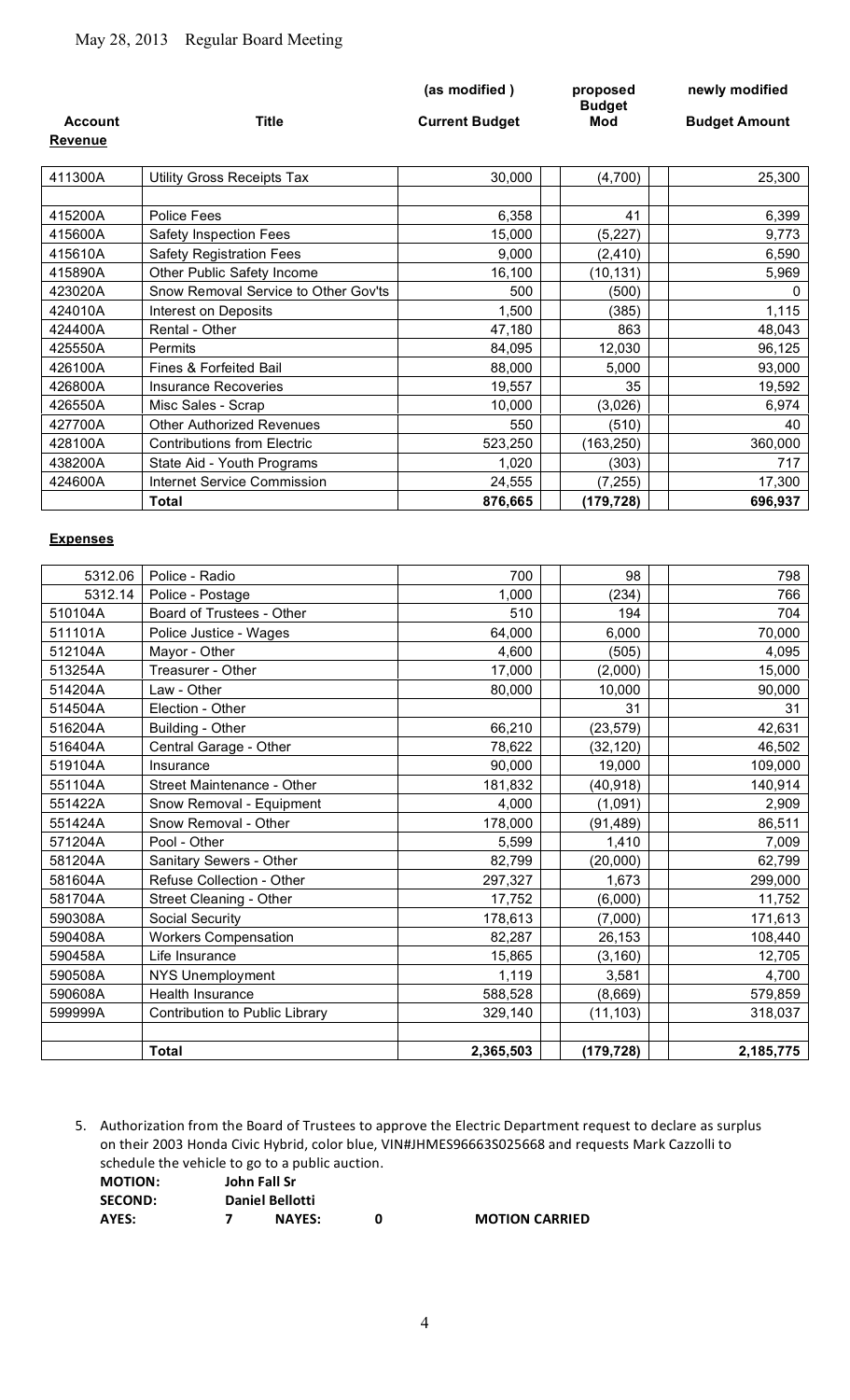## **6. AUTHORIZING THE ADOPTION OF THE ONONDAGA COUNTY MULTI-JURISDICTIONAL ALL‐HAZARD
MITIGATION
PLAN**

The
following
motion
was
made
by **Trustee
Bellotti**and
was
seconded
by **Trustee
Baichi:**

WHEREAS, all of Onondaga County has exposure to natural hazards that increase the risk to life,

property,
environment
and
the
County's
economy;
and

WHEREAS, pro-active mitigation of known hazards before a disaster event can reduce or eliminate longterm
risk
of
life
and
property;
and

WHEREAS, The Disaster Mitigation Act of 2000 (Public Law 106-390) established new requirements for pre
and
post
disaster
hazard
mitigation
programs;
and

WHEREAS, a coalition of Onondaga County municipalities with like planning objectives has been formed to pool resources and create consistent mitigation strategies within Onondaga County; and

WHEREAS, the coalition has completed a planning process that engages the public, assesses the risk and vulnerability to the impacts of natural hazards, develops a mitigation strategy consistent with a set of uniform goals and objectives, and creates a plan for implementing, evaluating and revising this strategy.

### NOW, THEREFORE, BE IT RESOLVED that the Village of Solvay:

The adoption of this plan is a Type II action pursuant to SEQR pursuant to 6NYCRR §617.5(c)(20). 1. Adopts in its entirety, the Onondaga County Multi-Jurisdictional All-Hazard Mitigation Plan (the "Plan") as the jurisdiction's Natural Hazard Mitigation Plan, and resolves to execute the actions identified in the Plan that pertain to this jurisdiction.

2. Will use the adopted and approved portions of the Plan to guide pre and post disaster mitigation of the hazards
identified.

3. Will
coordinate
the
strategies
identified
in
the
Plan
with
other
planning
programs
and
mechanisms under
its
jurisdictional
authority.

4. Will continue its support of the Mitigation Planning Committee as described within the Plan.

5. Will help to promote and support the mitigation successes of all participants in this Plan.

6. Will incorporate mitigation planning as an integral component of government and partner operations.

7. Will provide an update of the Plan in conjunction with the County no less than every five (5) years.

The question of the adoption of the foregoing resolution was duly put to a vote and upon roll call, the vote
was
as
follows:

| <b>Harry De Carlo</b>   | <b>Trustee</b> | <b>Voted</b> | Yes        |
|-------------------------|----------------|--------------|------------|
| <b>Thomas Tarolli</b>   | <b>Trustee</b> | <b>Voted</b> | <b>Yes</b> |
| <b>Daniel Bellotti</b>  | <b>Trustee</b> | <b>Voted</b> | Yes        |
| John Fall, Sr.          | <b>Trustee</b> | <b>Voted</b> | <b>Yes</b> |
| Derek Baichi            | <b>Trustee</b> | <b>Voted</b> | <b>Yes</b> |
| <b>John Cregg</b>       | <b>Trustee</b> | <b>Voted</b> | Yes        |
| <b>Ronald Benedetti</b> | <b>Mayor</b>   | <b>Voted</b> | Yes        |
|                         |                |              |            |

The
foregoing
Resolution
was
thereupon
declared
duly
adopted.

**DATED: May
28,
2013**

SO ORDERED BY ORDER OF THE VILLAGE BOARD OF **TRUSTEES.**

**Ronald,
Benedetti,
Mayor**

**Michael
Fecco,
Village
Clerk**

### **DATED: May
\_\_,
2013**

7. The
following
resolution
was
offered
by **Trustee
Cregg**,
who
moved
its
adoption,
seconded
by **Trustee Tarolli**,
to
wit:

WHEREAS, Peter Frey (the "Applicant") submitted an application for special permit approval, dated March 13, 2013, for permission to erect a 3000 +/- square foot steel structure, on property located within the Milton
Avenue
District,
at
109
Bridge
Street,
for
use
as
an
indoor
volleyball
court;
and

WHEREAS, the application materials show a 45'x 65'x 25' Quonset hut style steel building behind an existing commercial structure, known as the Bridge Street Tavern, on the site of existing volleyball courts, as well as
new
retaining
walls;
and

WHEREAS, because this project was located within 500 feet of Bridge Street (NYS Route 297), this matter was referred to the Onondaga County Planning Board (the "OCPB"), pursuant to NY General Municipal Law,
Section
239;
and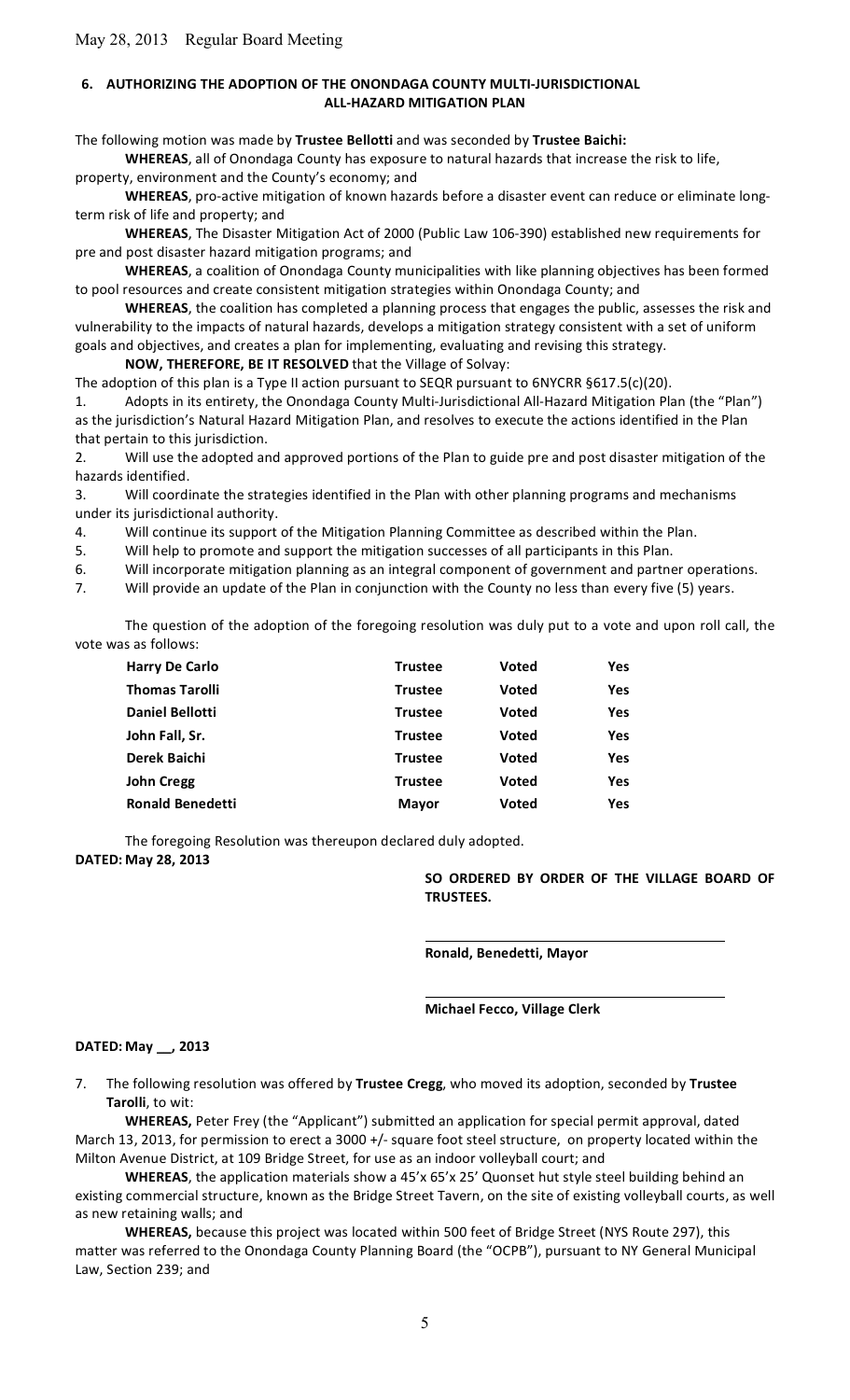WHEREAS, the OCPB, by Resolution dated April 10, 2013, recommended the following modifications to the
proposed
action
prior
to
local
board
approval:

Per the New York State Department of Transportation, the Bridge Street driveway must be standardized to meet NYSDOT requirements, and the Applicant must obtain a highway work permit for any work within the State
right‐of‐way;
and

Reduction of stormwater runoff and the improvement of stormwater quality by reducing impermeable surfaces
and
using
green
infrastructures;
and

WHEREAS, the Village Engineer has reviewed the application and issued a report, dated April 1, 2013, in which he did not raise any concerns; and

WHEREAS, on April 1, 2013, the Applicant appeared before the Village of Solvay Planning Board and amended his application to seek site plan approval in accordance with Chapter 165, Section 41(A) of the Village of Solvay Code;
and

WHEREAS, the Planning Board, in its review and advisory role to the Board of Trustees, conducted a thorough analysis
of
the
proposal;
and

WHEREAS, by letter dated April 10, 2013, the Village of Solvay Planning Board recommended approval of Applicant's
site
plan,
subject
to
several
conditions;
and

WHEREAS, pursuant to Chapter 165, Sections 31.1 and 41(A) of the Village of Solvay Code, this Board has authority to grant site plan approval for any use, excepting one-family and two-family dwellings and uses accessory thereto, on property situated within the Milton Avenue District, prior to the issuance of a building permit.

#### **NOW,
THEREFORE
be
it**

RESOLVED AND DETERMINED, that there are no other involved agencies with respect to this proposed project, the Village of Solvay Board of Trustees will act as lead agency and this is a Type II action for purposes of SEQR;
and
it
is
further

RESOLVED AND DETERMINED, that the site plan materials for 109 Bridge Street, consisting of Crown Steel Buildings "Q-Series Building Features" manufacturer specifications, a narrative, titled "CNY Volleyball/The Bridge Street Tavern," and a site layout of 109 Bridge Street, is hereby approved, in accordance with the following
conditions:

The Code Enforcement Officer shall have an opportunity to inspect and approve the steel structure's anchoring system. In addition, documentation, prepared by a licensed engineering professional, detailing the anchoring system shall be included as part of the Applicant's submission for a building permit.

Landscaping must comply with the requirements of the Milton Avenue District, as set forth in Chapter 165, Section 41. Vegetative screening must limit the visibility of the steel structure from major thoroughfares and the items used to anchor/secure the steel structure shall be screened from view.

Once construction of the steel structure is complete, a fire inspection is required before occupancy is permitted.

If, in the future, there are any structural changes made to the steel structure or the location of the steel structure
is
changed,
amended
site
plan
approval
is
required.

Access off of Bridge Street must be standardized to meet NYSDOT requirements, and the Applicant must obtain
a
highway
work
permit
for
any
work
within
the
State
right‐of‐way.

Reimbursement to the Village of any and all costs and expenses for review of this matter, in accordance with Chapter 64 of the Solvay Village Code.

The question of the adoption of the foregoing resolution was duly put to a vote and upon roll call, the vote
was
as
follows:

| <b>Harry De Carlo</b>   | <b>Trustee</b> | <b>Voted</b> | <b>Yes</b> |
|-------------------------|----------------|--------------|------------|
| <b>Thomas Tarolli</b>   | <b>Trustee</b> | <b>Voted</b> | <b>Yes</b> |
| Daniel Bellotti         | <b>Trustee</b> | <b>Voted</b> | <b>Yes</b> |
| John Fall, Sr.          | <b>Trustee</b> | <b>Voted</b> | <b>Yes</b> |
| Derek Baichi            | <b>Trustee</b> | <b>Voted</b> | <b>Yes</b> |
| <b>John Cregg</b>       | <b>Trustee</b> | <b>Voted</b> | <b>Yes</b> |
| <b>Ronald Benedetti</b> | Mayor          | <b>Voted</b> | <b>Yes</b> |

The
foregoing
Resolution
was
thereupon
declared
duly
adopted. **DATED: May
28,
2013**

8. Authorization from the Board of Trustees to hire Larry Ball for a part time codes officer at a rate of \$15.00 per
hour
effective
June
3,
2013.

| <b>MOTION:</b> |              | <b>Thomas Tarolli</b> |  |                  |  |                       |
|----------------|--------------|-----------------------|--|------------------|--|-----------------------|
| <b>SECOND:</b> | John Fall Sr |                       |  |                  |  |                       |
| AYES:          |              | <b>NAYES:</b>         |  | <b>ABSTAINED</b> |  | <b>MOTION CARRIED</b> |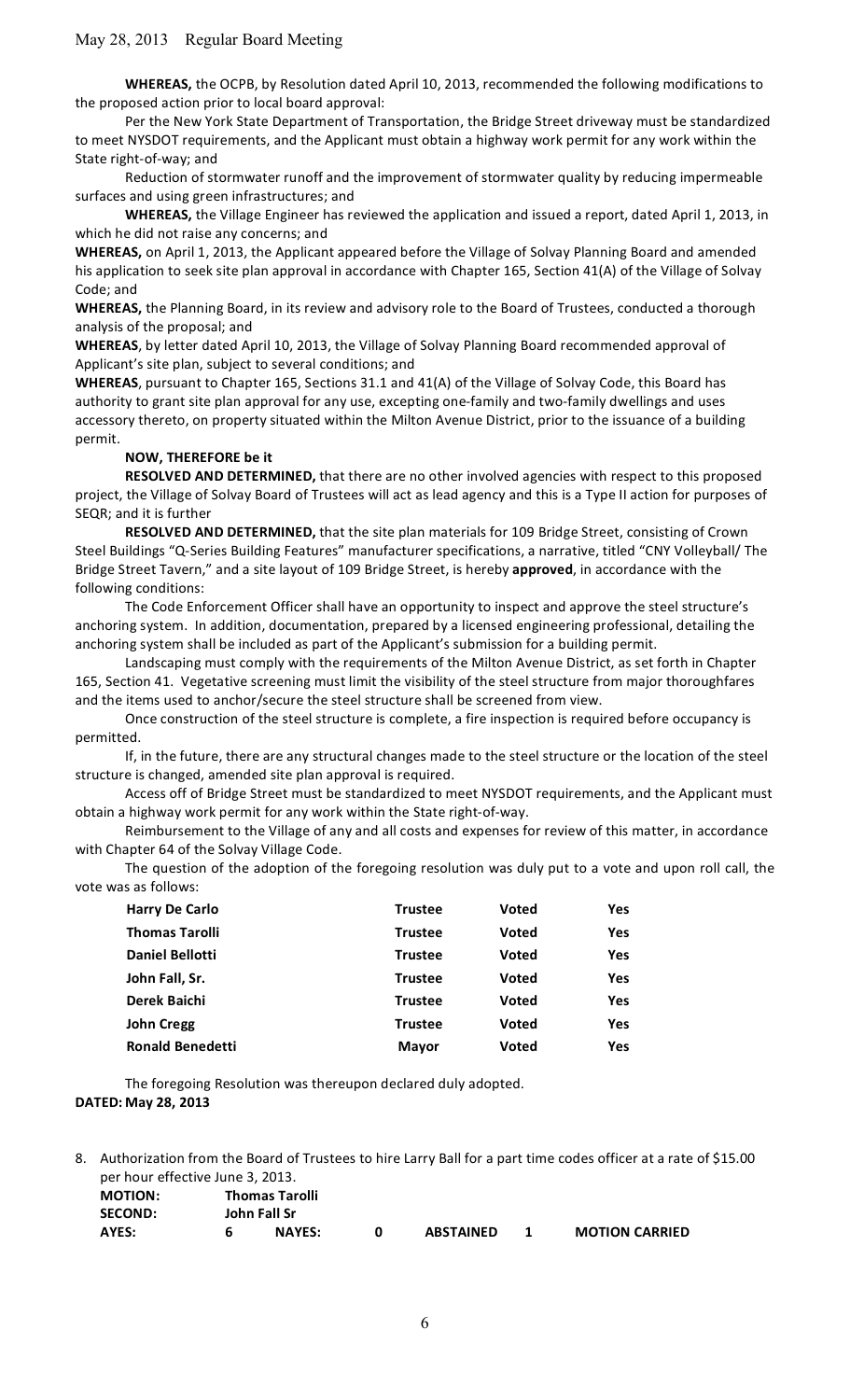9. Authorization from the Board of Trustees to approve to hire four summer laborers for the highway department at a rate of \$7.25 per hour. (Kyle Anthony, Michael Nicolini, Kyle Elmer and Carmen Sarno) **MOTION: Derek
Baichi SECOND: John
Fall
Sr**

```
AYES:

 7 NAYES: 0 MOTION
CARRIED
```
10. Authorization from the Board of Trustees to approve to hire Christine Hanley as Head Lifeguard at a rate of \$10.30 and Ryan Avery as Assistant Head Lifeguard at an hourly rate of \$9.30 for the 2013 Summer Swim program. **MOTION: Daniel
Bellotti**

| <b>INIOTION:</b> | Daniel Bellotti |                       |
|------------------|-----------------|-----------------------|
| <b>SECOND:</b>   | Thomas Tarolli  |                       |
| AYES:            | <b>NAYES:</b>   | <b>MOTION CARRIED</b> |

**AYES: 7 NAYES: 0 MOTION
CARRIED**

11. Authorization from the Board of Trustees to approve to hire fourteen (14) lifeguards/bathhouse help for the summer of 2013 in accordance to the resolution in the agenda.

| ΜΟΤΙΟΝ: | <b>Daniel Bellotti</b>                                                                    |  |
|---------|-------------------------------------------------------------------------------------------|--|
|         | Thomas Trendowski at an hourly rate of \$8.50                                             |  |
|         | Rebekah Elmer at an hourly rate of \$8.40; and                                            |  |
|         | Justin Trombetta at an hourly rate of \$8.30;                                             |  |
|         | Matthew Trendowski and Megan Visconti at an hourly rate of \$8.20;                        |  |
|         | Jessica Brusa, David Sayre, and Adam Tanzella at an hourly rate of \$8.00;                |  |
|         | Kylie Avery, Hannah Elmer, Marina Grabda, Thomas Hanley, Allison McVey, Patrick Visconti, |  |
|         |                                                                                           |  |

12. The following resolution was offered by Trustee Cregg, who moved its adoption, seconded by Trustee **Baichi**,
to
wit:

WHEREAS, pursuant to the provisions of the Municipal Home Rule Law, proposed Local Law No. B of 2013, titled "A Local Law Amending Chapter 160 of the Village of Solvay Code With Regard to Penalties for V&T Violations", was presented and introduced at a regular meeting of the Village Board of the Village of Solvay held on
April
23,
2013;
and

WHEREAS, a public hearing was held on such proposed local law on the 28th day of May, 2013 by the Village Board of Trustees of the Village of Solvay and proof of publication of notice of such public hearing, as required by law, having been submitted and filed, and all persons desiring to be heard in connection with said proposed
local
law
having
been
heard,
and
said
proposed
local
law
having
been
in
the
possession
of
the members of the Village Board of the Village of Solvay in its final form in the manner required by Section 20 of the
Municipal
Home
Rule
of
the
State
of
New
York;
and

WHEREAS, at its April 23, 2013 meeting, this Board determined that the enactment of Proposed Local Law B of 2013 is a Type II action thus concluding the SEQR review process; and

WHEREAS, it is in the public interest to enact said Proposed Local Law No. B-2013.

# **NOW,
THEREFORE**,
it
is

**SECOND: Thomas
Tarolli**

RESOLVED, that the Village Board of the Village of Solvay, Onondaga County, New York, does hereby enact Proposed Local Law No. B of 2013 as Local Law No. 3 of 2013 as follows:

#### **VILLAGE
OF
SOLVAY
LOCAL
LAW
3‐2013**

A
Local
Law
Amending
Chapter
160
of
the
Solvay
Code
With
Regard
to
Penalties
for
V&T
Violations

BE IT ENACTED by the Village Board of the Village of Solvay as follows:

Section 1.

Chapter 160 of the Code of the Village of Solvay is amended, to amend Section 160-8 thereof, titled "Penalties for offenses" so that it shall read in its entirety, as follows:

"§160‐8. Penalties
for
offenses.

A. Speeding. Any person found to be violating any speeding provisions of this Chapter shall, upon conviction or plea, be punishable by a fine or imprisonment in accordance with the relevant provisions of Section 1180 of the New York Vehicle & Traffic Law, including Section 1180(h)5 thereof pertaining to repeat offenders.

B. Other violations. Except as otherwise may be provided herein, any person found to be violating any of the other provisions of this Chapter or any speeding provision for which there is not an applicable fine or imprisonment pursuant to the New York Vehicle and Traffic Law, Section 1180, shall be subject to a fine of not more than \$250 or by imprisonment for not more than 15 days, or both, for each violation thereof."

### Section 2. Effective Date.

This Local Law shall take effect upon its filing with the New York Secretary of State.

The question of the adoption of the foregoing resolution was duly put to a vote and upon roll call, the vote
was
as
follows: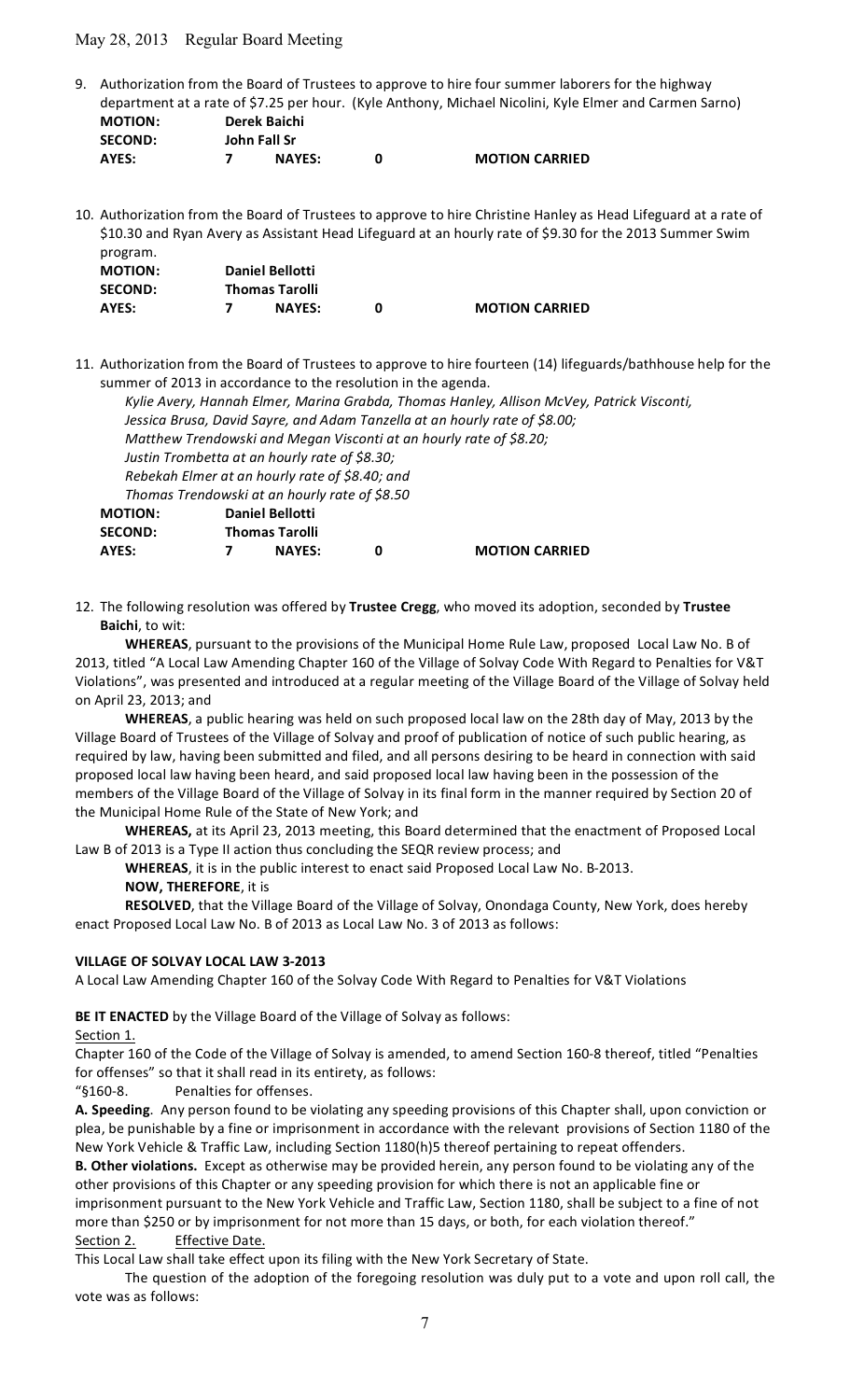| <b>Harry De Carlo</b>                                         | <b>Trustee</b> | <b>Voted</b> | Yes |  |  |
|---------------------------------------------------------------|----------------|--------------|-----|--|--|
| <b>Thomas Tarolli</b>                                         | <b>Trustee</b> | <b>Voted</b> | Yes |  |  |
| Daniel Bellotti                                               | <b>Trustee</b> | <b>Voted</b> | Yes |  |  |
| John Fall, Sr.                                                | <b>Trustee</b> | <b>Voted</b> | Yes |  |  |
| Derek Baichi                                                  | <b>Trustee</b> | <b>Voted</b> | Yes |  |  |
| <b>John Cregg</b>                                             | <b>Trustee</b> | <b>Voted</b> | Yes |  |  |
| <b>Ronald Benedetti</b>                                       | <b>Mayor</b>   | <b>Voted</b> | Yes |  |  |
| The foregoing Resolution was thereupon declared duly adopted. |                |              |     |  |  |

**DATED: May
28,
2013**

13. Authorization from the Board of Trustees to approve the resignation of Molly Jerome as part-time substitute Library
Clerk
1
effective
4/29/13.

| <b>MOTION:</b> | Derek Baichi |                        |  |                       |  |
|----------------|--------------|------------------------|--|-----------------------|--|
| <b>SECOND:</b> |              | <b>Daniel Bellotti</b> |  |                       |  |
| AYES:          |              | <b>NAYES:</b>          |  | <b>MOTION CARRIED</b> |  |

14. Authorization from the Board of Trustees to approve the resignation of Ruslan Solovskiy as part-time library page
effective
4/15/13.

| <b>MOTION:</b> | <b>Daniel Bellotti</b> |                       |  |                       |  |
|----------------|------------------------|-----------------------|--|-----------------------|--|
| <b>SECOND:</b> |                        | <b>Thomas Tarolli</b> |  |                       |  |
| AYES:          |                        | <b>NAYES:</b>         |  | <b>MOTION CARRIED</b> |  |

15.

Authorization
from
the
Board
of
Trustees
to
approve
the
hiring
of
Matthew
Hughes
as
part‐time
library
page at
a
rate
of
\$7.25/hr.
to
replace
Ruslan
Solovskiy
effective
5/29/13.

| <b>MOTION:</b> | <b>Daniel Bellotti</b> |               |  |                       |  |
|----------------|------------------------|---------------|--|-----------------------|--|
| <b>SECOND:</b> |                        | John Fall Sr  |  |                       |  |
| AYES:          |                        | <b>NAYES:</b> |  | <b>MOTION CARRIED</b> |  |

16. That the Board of Trustees authorize the Mayor to sign the MS4 Municipal Compliance Certification (MCC) Form accompanying the 2012-13 MS4 Annual Report to be submitted to the New
York
State
Department
of
Environmental
Conservation
by
June
1,
2013. **MOTION: John
Fall
Sr SECOND: Derek
Baichi AYES: 7 NAYES: 0 MOTION
CARRIED**

17. Authorization
from
the
Board
of
Trustees

to
approve

WHEREAS, the property described by the following tax map number(s) and located at the following address(s) is/are in the Village of Solvay, is/are owned by the following owner(s); and

WHEREAS, as the aforesaid property owner(s) allows the property to accumulate high weeds, brush, grass, trash, debris, or other matter, in a manner that is unhealthy, hazardous, or dangerous and in violation of
Chapter
56;
and

WHEREAS, the owner(s) was notified by certified mail and/or posted on site and a follow up revealed
the
violation
still
exists

NOW, be it resolved that the Village of Solvay Board shall authorize the property to be cut, trimmed, and removed by the Village Representatives, and all actual costs of work or services rendered at the direction of the Village Board, shall be assessed and collected in the same manner and time as the taxes levied
on
the
premises.

| AYES:                                    |  | <b>NAYES:</b>         | 0              | <b>MOTION CARRIED</b>                  |
|------------------------------------------|--|-----------------------|----------------|----------------------------------------|
| <b>SECOND:</b>                           |  | <b>Thomas Tarolli</b> |                |                                        |
| <b>Daniel Bellotti</b><br><b>MOTION:</b> |  |                       |                |                                        |
| 319 Caroline Ave                         |  |                       | $011.-04-24.1$ | Marguerite Newman & Elizabeth M. Huges |
| 209-217 Charles Ave                      |  |                       | 011.-09-05.1   | Leer Development Group                 |
| 516 Woods Rd                             |  |                       | $010.-04-14.0$ | Kevin Hagan                            |
| 401 N. Orchard Rd                        |  |                       | 012.-01-18.0   | Eleanor Masella & Catherine Maalouf    |
| 2000 West Genesee St                     |  |                       | $014.-07-18.0$ | Leer Development Group                 |
| 312 Cogswell Ave                         |  |                       | $004.-08-11.0$ | <b>Tracy Propheter</b>                 |
| <b>STREET ADDRESS</b>                    |  |                       | TAX MAP        | <b>NAME OF OWNER</b>                   |
|                                          |  |                       |                |                                        |